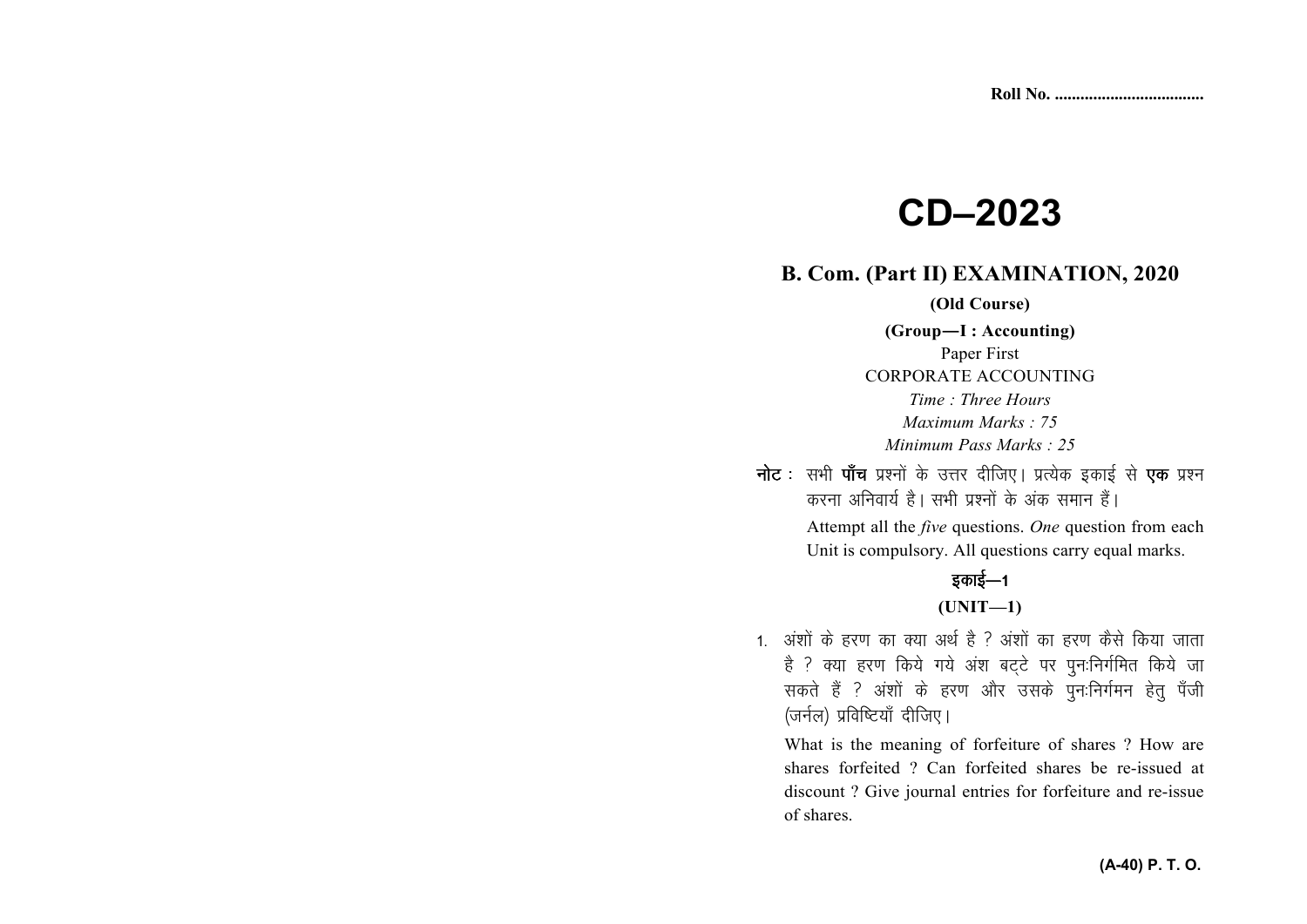#### अथवा

(*Or*)

 $1~$ अप्रैल, 2016 को रॉबिन्स लिमिटेड ने प्रत्येक ₹ 100 वाले 1000 ऋणपत्रों का निर्गमन किया। तीन वर्षों के पश्चात इन ऋणपत्रों का भुगतान सम मूल्य पर किया जाना था। इस हेतु कम्पनी ने ऋणपत्र शोधन कोष का निर्माण किया। संचालकों ने आवश्यक रोकड़ जुटाने हेतु **₹** 1,00,000 की एक बीमा पॉलिसी लेने का भी निर्णय लिया। पत्येक वर्ष के पारम्भ में बीमा पॉलिसी का वार्षिक प्रीमियम ₹ 30,000 दिया गया।

कम्पनी की खाताबही में आवश्यक खाते खोलिए।

On 1st April, 2016 Robbins Ltd. issued 1000 debentures of  $\bar{\tau}$  100 each. These debentures were to be redeemed at par at the end of three years. The directors decided to take out an insurance policy of  $\bar{\tau}$  1,00,000 to provide necessary cash. The annual premium of  $\bar{\tau}$  30,000 was paid at the beginning of each year.

Open necessary Ledger Accounts in the books of the company.

# डकाई—2

- **(UNIT—2)** 2. भारतीय कम्पनी अधिनियम, 2013 के अन्तर्गत एक कम्पनी के
- अन्तिम खाते तैयार करने तथा प्रस्तुत करने से सम्बन्धित कौन से नियम हैं ? व्याख्या कीजिए।

What are the rules regarding the preparation and presentation of final accounts of a company under the Indian Companies Act, 2013 ? Explain.

### अथवा

#### (*Or*)

सन माइनिंग कम्पनी लिमिटेड का 1 अप्रैल, 2019 को ऐच्छिक समापन होता है। समापक द्वारा, जिसको कि सम्पत्ति की वसूली पर 3% तथा अंशधारियों को भुगतान की गयी राशि पर 2% पारिश्रमिक मिलना है, सभी सम्पत्तियों की वसूली की गयी। 31 मार्च, 2019 को कम्पनी की निम्नलिखित रिथति थी :-

|                                                                                  | ₹         |
|----------------------------------------------------------------------------------|-----------|
| सम्पत्तियों के वसूलीकरण से प्राप्त राशि                                          | 50,00,000 |
| समापन व्यय                                                                       | 90,000    |
| अरक्षित लेनदार (समापन के पूर्व एक माह की<br>मजदूरी एवं वेतन ₹ 60,000 शामिल हैं)  | 6,80,000  |
| 5000, 6% पूर्वाधिकार अंश प्रत्येक ₹ 300<br>(31 मार्च, 2018 तक लाभांश चुकाया गया) | 15,00,000 |
| 10000 समता अंश प्रत्येक ₹ 100 के (₹ 90 प्रति<br>अंश याचित एवं दत्त)              | 9,00,000  |
| सामान्य संचय (31 मार्च, 2019 तक)                                                 | 12,00,000 |
| लाभ-हानि विवरण पत्र (अतिरेक) (31 मार्च, 2019)                                    | 2,00,000  |

कम्पनी के अन्तर्नियमों के अनुसार पूर्वाधिकार अंशधारियों को समता अंश पूँजी का भुगतान करने के पश्चात् बचे हुए आधिक्य का 1/3 भाग पाप्त करने का अधिकार है।

निस्तारक का अन्तिम विवरण खाता तैयार कीजिए।

The Sun Mining Company Limited went into voluntary liquidation on 1st April, 2019. The liquidator, whose remuneration is 3% on realisation of assets and 2% on distribution to shareholders, realised all the assets.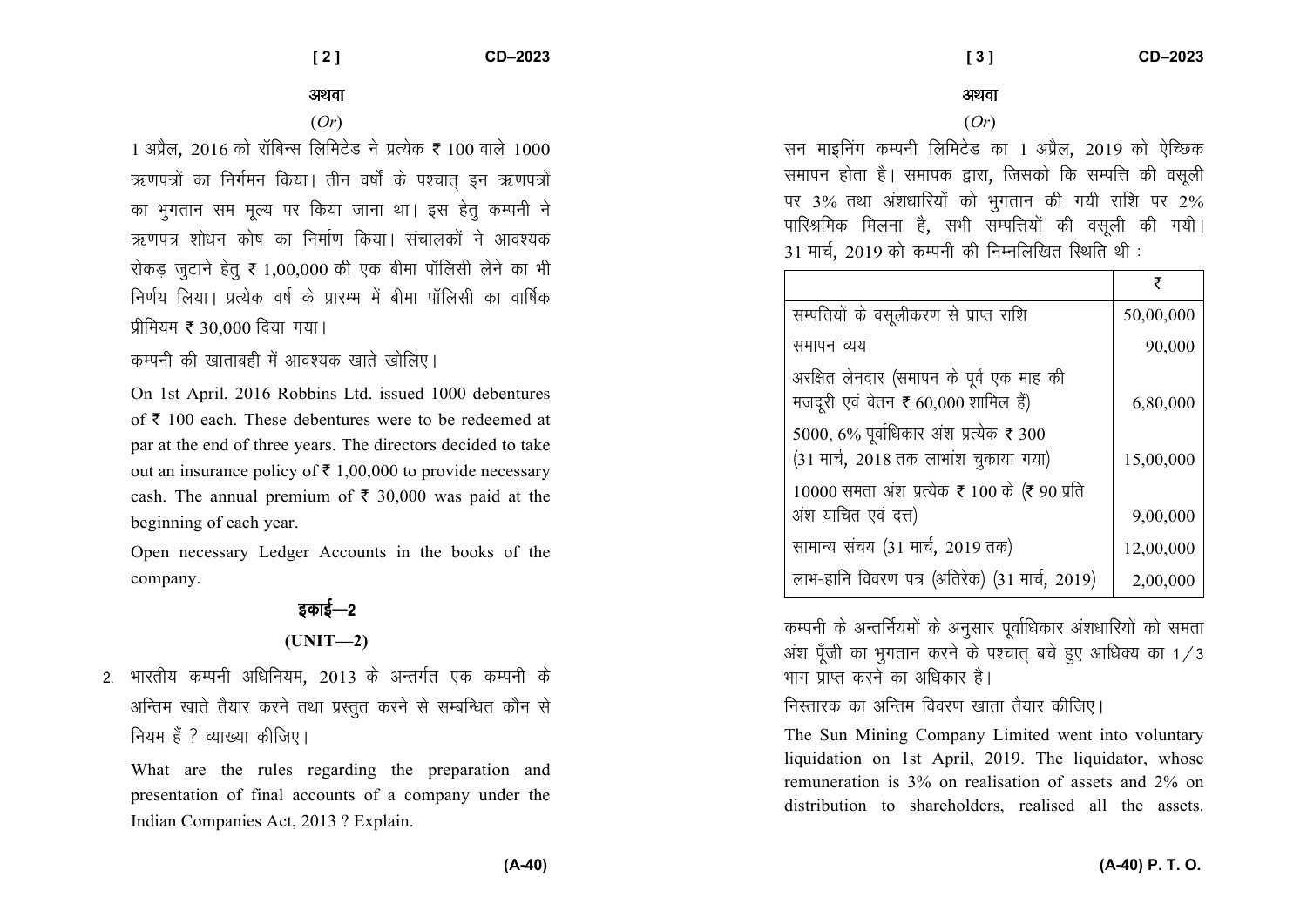The following was the position of the company on 31st March, 2019 :

|                                                                                               | ₹         |
|-----------------------------------------------------------------------------------------------|-----------|
| Cash on realisation of assets                                                                 | 50,00,000 |
| Expenses of liquidation                                                                       | 90,000    |
| Unsecured Creditors (including salary and<br>wages for one month prior to liquidation         |           |
| ₹ $60,000$                                                                                    | 6,80,000  |
| 5000, 6% preference shares of $\bar{\tau}$ 300 each<br>(Dividend paid-up to 31st March, 2018) | 15,00,000 |
| 10000 Equity shares of ₹ 100 each (₹ 90<br>per share called-up and paid-up)                   | 9,00,000  |
| General Reserve (as at 31st March, 2019)                                                      | 12,00,000 |
| Statement of Profit & Loss (Surplus) as at<br>31st March, 2019                                | 2,00,00   |

Under the articles of association of the company the preference shareholders have the right to receive one-third of surplus remaining after repaying the equity share capital.

Prepare Liquidator's Final Statement of Account.

# डकाई—3 **(UNIT—3)**

3. एक कम्पनी का पिछले पाँच वर्षों का शुद्ध लाभ कर का प्रावधान करने के पश्चात् क्रमशः ₹ 4,00,000; ₹ 4,20,000; ₹ 4,50,000; र 4,60,000 और र 4,70,000 है। व्यापार में विनियोजित पूँजी ₹ 40,00,000 है। विनियोजित पूँजी पर उचित आय ₹ 10% आँकी गयी। यह अनुमान किया जाता है कि कम्पनी अगले पाँच वर्षों तक अधिलाभ बनाये रखने में सक्षम है $\pm$ 

- $(i)$  अधिलाभों की वार्षिकी के आधार पर ख्याति की गणना कीजिए। 10% ब्याज की दर पर पाँच वर्षों के लिए ₹ 1 की वार्षिकी का वर्तमान मूल्य ₹ 3.78 माना जाये।
- (ii) आपके उत्तर में क्या अन्तर होगा यदि ख्याति की गणना नियोजित पूँजी पर उचित प्रत्याय के वितरण योग्य उचित ओसत लाभ के आधिक्य के पूँजीकरण से की जाये, यदि  $\pi$ चित प्रत्याय की दर 10% है ?
- (iii) पाँच गुने के बराबर ख्याति की गणना अधिलाभ कीजिए।

The net profit of a company after making provision for taxation for the last five years are  $\bar{\xi}$  4,00,000;  $\bar{\xi}$  4,20,000; ₹ 4,50,000; ₹ 4,60,000 and ₹ 4,70,000 respectively. The capital employed in the business is  $\bar{\tau}$  40,00,000 on which the expected reasonable rate of return is 10%. It is expected that the company will be able to maintain its super profits for the next five years :

- (i) Calculate the value of goodwill of business on the basis of an annuity of superprofits, taking the present value of an annuity of one rupee for five years at 10% interest as  $\bar{\mathfrak{g}}$  3.78.
- (ii) How would your answer differ if the goodwill is calculated by capitalising the excess of the annualaverage distributable profit over the reasonable return on capital employed on the basis of the samereturn of 10% ?
- (iii) Calculate goodwill on five years' purchase of superprofit.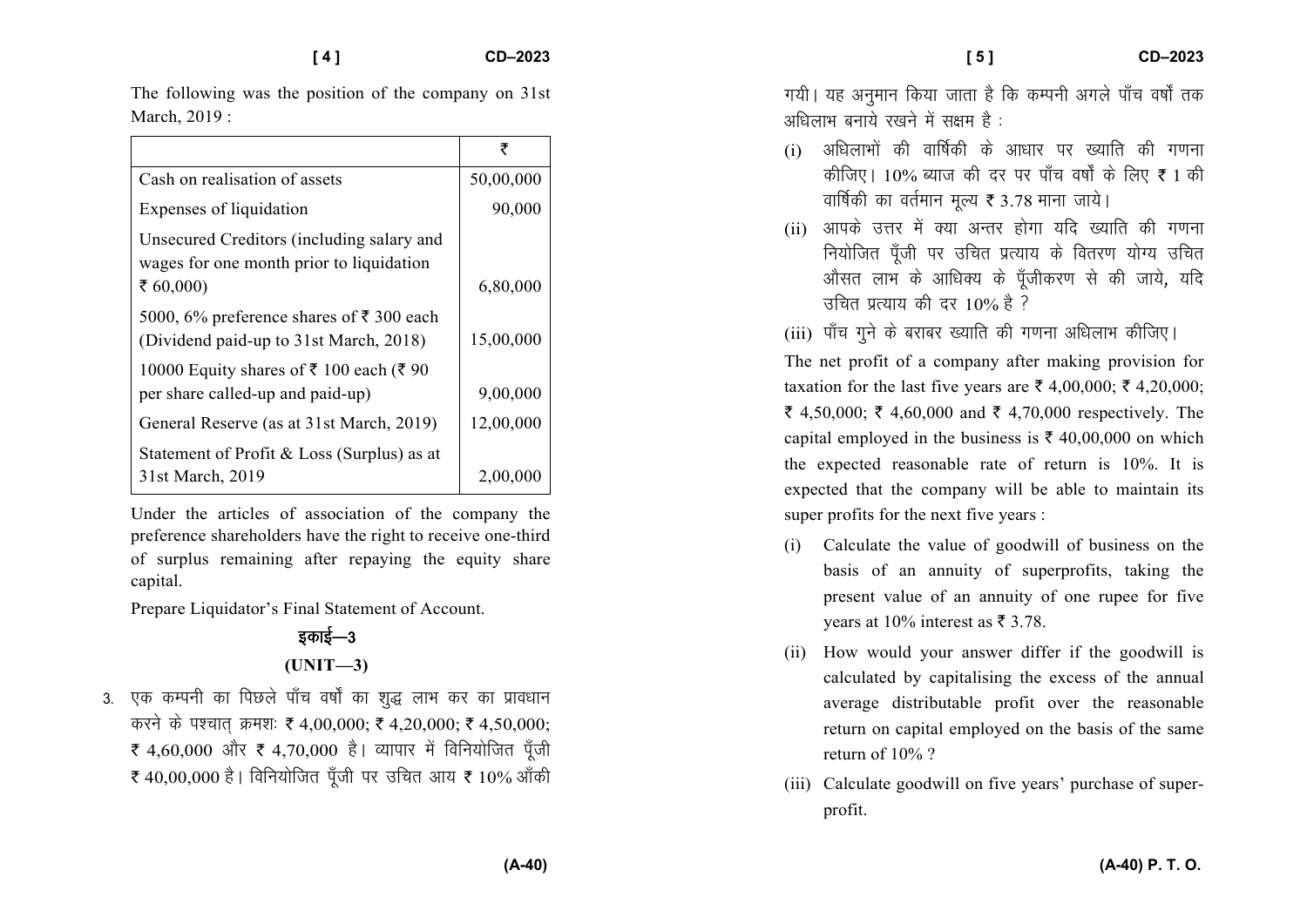**[ 6 ] CD–2023** 

अथवा

(*Or*) भारत लिमिटेड ने निम्नलिखित प्रतिभूतियाँ जारी कर रखी हैं: 500000 समता अंश **₹** 10 प्रति अंश, पूर्ण चुकता  $\bar{\tau}$  50,000,000 33000, 10% पूर्वाधिकार अंश ₹ 100 प्रति अंश, पर्ण चकता  $\bar{z}$  33,00,000 20000, 8% ऋणपत्र, ₹ 100 प्रति ऋणपत्र  $\bar{\tau}$  20,00,000 ऋणपत्रों पर ब्याज देने से पहले कम्पनी का औसत लाभ र 38,20,000 है। आयकर की दर 25% तथा लाभांश कर की दर  $10\%$  मानिये। यदि पूर्वाधिकार अंशों पर सामान्य प्रत्याय दर 8% तथा समता अंशों पर सामान्य प्रत्याय दर 12% हो, तो समता एवं पूर्वाधिकार अंशों का मल्य ज्ञात कीजिए। Bharat Limited has issued the following securities : 500000 Equity shares of  $\bar{\tau}$  10 each fully paid ₹ 50,00,000 33000, 10% Preference Share of  $\bar{z}$  100 each fully paid  $\bar{\tau}$  33,00,000 20000, 8% Debentures of  $\bar{\tau}$  100 each  $\bar{\tau}$  20,00,000 Average profit of the company before debenture interest is  $\bar{\tau}$  38,20,000. Assume that the Income Tax rate is 25% and tax on dividend is 10%. If normal rate of return is 8% on preference shares and

12% on equity shares, ascertain the value of equity and

preference shares.

इकाई—4 **(UNIT—4)** 

4 कम्पनी के एकीकरण से आप क्या समझते हैं ? कम्पनी के एकीकरण के समय विक्रेता कम्पनी की पुस्तकों में की गई पंजी (जर्नल) प्रविष्टियाँ दीजिए।

What do you understand by amalgamation of company ?Give journal entries in the books of the vendor company at the time of amalgamation of the company.

#### अथवा

#### (*Or*)

इण्डो लिमिटेड जिसकी पूँजी **₹** 10 वाले अंशों में विभक्त  $\bar{\tau}$  5,00,000 थी, का निम्नलिखित शर्तों पर पुनर्निर्माण हुआ। प्रत्येक अंशधारक को अपने वर्तमान अंशों के बदले में निम्नलिखित प्राप्त होगा $\cdot$ 

- $\displaystyle \mathrm{(i)}$  अपने वर्तमान अंशों के  $\frac{2}{1}$  $\frac{2}{5}$  मूल्य के बराबर पूर्णदत्त समता<br>5 अंश ।
- (ii) उपर्युक्त समता अंशों के  $\overline{1}$  $\frac{1}{5}$  मूल्य के बराबर 10% पर्वाधिकार अंश।
- (iii) ₹ 60,000 के 8% ऋणपत्र।

ख्याति का मूल्य ₹ 3,25,000 से घटाकर ₹ 1,50,000 किया गया; संयन्त्रादि जो ₹ 90,000 था, घटाकर ₹ 75,000 कर दिया गया; आत्मधृत सम्पत्ति, जिसका पुस्त मूल्य **₹** 1,10,000 था, घटाकर रू 1,00,000 कर दिया गया। उपर्युक्त योजना को कार्यान्वित करने के लिए आवश्यक प्रपंजी

खाते बनाइए।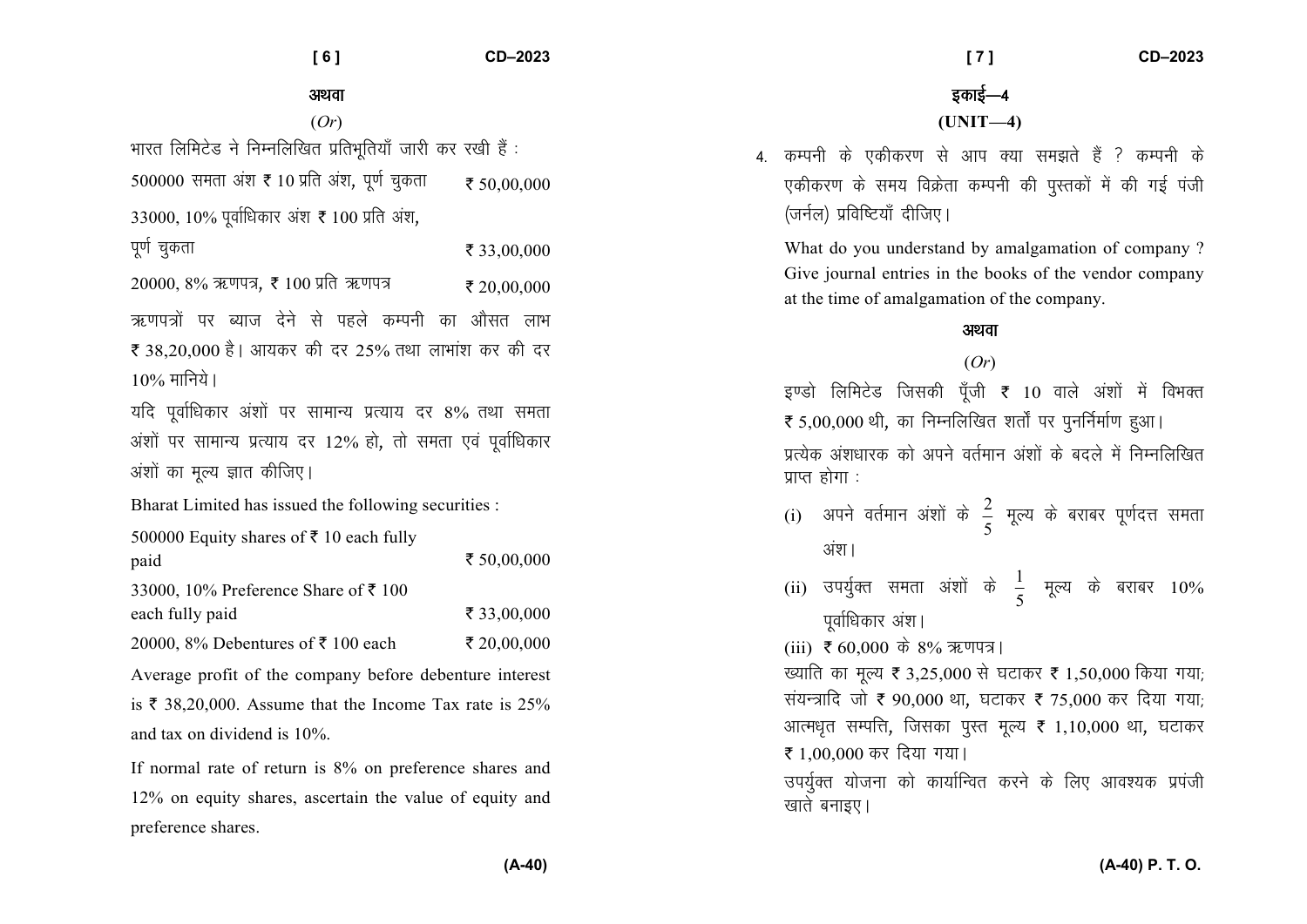Indo Limited had a share capital of  $\bar{\tau}$  5,00,000 divided into shares of  $\bar{\tau}$  10 each. It was reconstructed as follows.

Every shareholder to receive the following in exchange of his present shareholdings :

- (i) Fully paid equity shares equal to the 2 5th value of present shares.
- (ii) 10% preference share equal to  $\frac{1}{5}$ th value of the aforesaid equity shares.
- (iii) 8% Debentures worth  $\bar{\tau}$  60,000.

Value of goodwill has been reduced to  $\bar{\tau}$  1,50,000 from  $\bar{\xi}$  3,25,000. Plant which was shown at  $\bar{\xi}$  90,000 was reduced in value to  $\bar{\tau}$  75,000. The book value of freehold property, which stood at  $\bar{\tau}$  1,10,000 was reduced to ₹ 1,00,000.

Prepare necessary Ledger Accounts to give effect to the above scheme.

## डकाई—5

#### **(UNIT—5)**

5. 31 मार्च, 2019 को 'A' लिमिटेड और 'B' लिमिटेड के दायित्वों एवं सम्पत्तियों का संक्षिप्त विवरण निम्नानुसार था। ' $\mathbf{B}$ ' लिमिटेड  $A$  लिमिटेड की सहायक कम्पनी है:

| विवरण                   | $\cdot$ A' लिमिटेड<br>(₹) | $\cdot$ B' लिमिटेड<br>(₹) |
|-------------------------|---------------------------|---------------------------|
| देयताएँ :               |                           |                           |
| अंश पूँजी (₹ 100 प्रति) | 18,00,000                 | 10,00,000                 |
| लाभ-हानि विवरण-पत्र     |                           |                           |
| (अतिरेक / कमी)          | 3,50,000                  | (2,50,000)                |
| व्यापारिक देय (लेनदार)  | 8,00,000                  | 3,00,000                  |
|                         | 29,50,000                 | 10,50,000                 |

| सम्पत्तियाँ :               |           |           |
|-----------------------------|-----------|-----------|
| विविध सम्पत्तियाँ           | 19,00,000 | 8,00,000  |
| व्यापारिक प्राप्य (देनदार)  | 5,00,000  | 2,50,000  |
| सहायक कम्पनी में अंश (₹ 100 |           |           |
| वाले 8000 अंश लागत पर)      | 5,50,000  |           |
|                             | 29,50,000 | 10,50,000 |

 $\Delta'$  लिमिटेड के देनदारों में ₹ 1,00,000 की एक राशि शामिल है: जो 'B' लिमिटेड द्वारा देय है। 1 अक्टूबर, 2018 को 'A' लिमिटेड ने 'B' लिमिटेड के अंश प्राप्त किये। इस तिथि को सहायक कम्पनी के लाभ-हानि विवरण पत्र में ₹ 4,00,000 कमी (हानि) शेष थी।

अल्पमत हित की गणना कीजिए एवं मिश्रित चिटठा बनाइए।

The following are the summarized details of Liabilities and Assets of 'A' Limited and 'B' Limited as on 31st March, 2019. 'B' Limited is a subsidiary company of 'A' Limited :

| <b>Particulars</b>                                 | $\mathbf{A}$ ,<br><b>Limited</b><br>(₹) | $\mathbf{R}$<br>Limited<br>(3) |
|----------------------------------------------------|-----------------------------------------|--------------------------------|
| Liabilities :                                      |                                         |                                |
| Share Capital ( $\bar{\tau}$ 100 each)             | 18,00,000                               | 10,00,000                      |
| Statement of Profit & Loss<br>(Surplus/Deficiency) | 3,50,000                                | (2,50,000)                     |
| Trade Payable (Creditors)                          | 8,00,000                                | 3,00,000                       |
|                                                    | 29,50,000                               | 10,50,000                      |